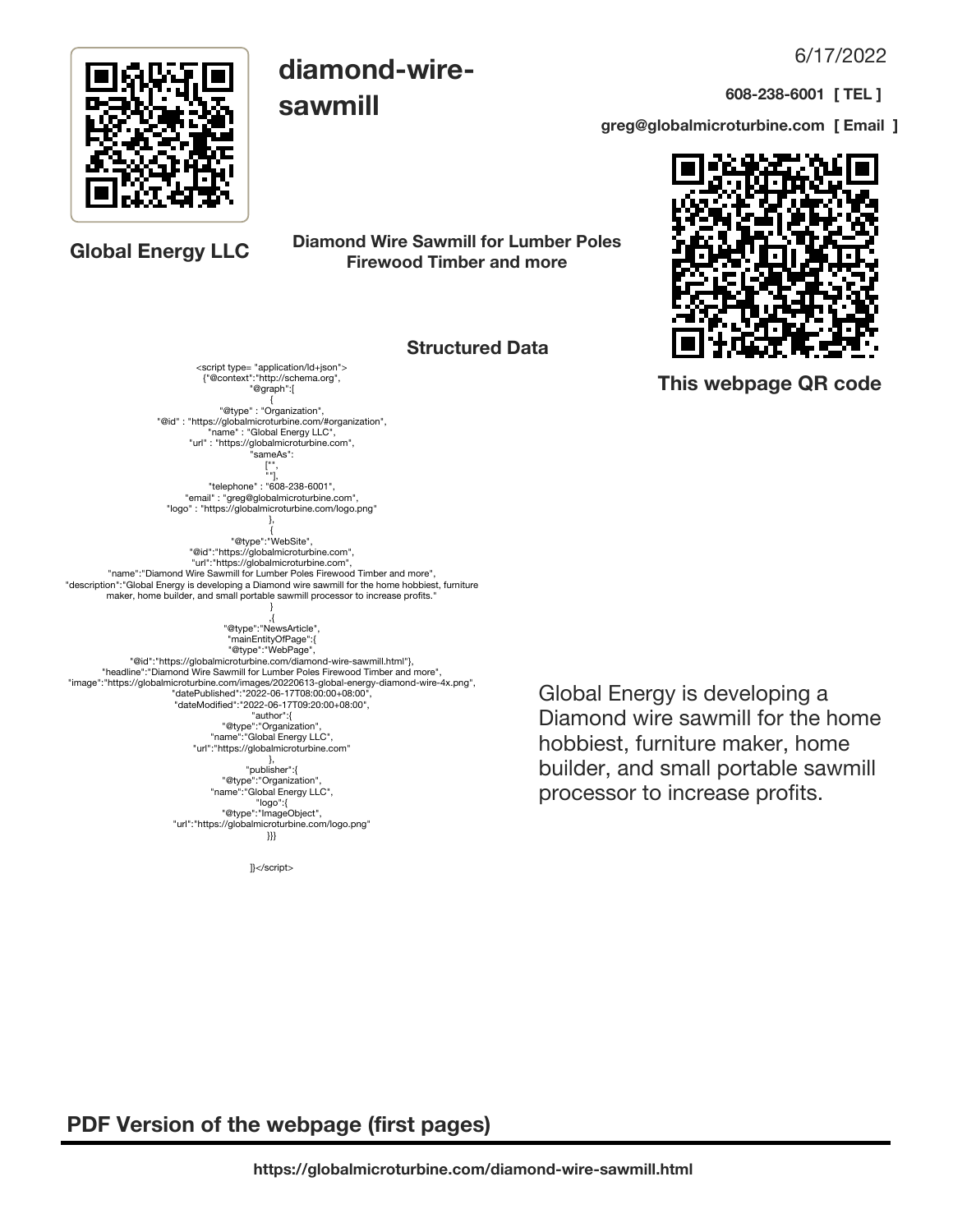# **Diamond Wire Sawmill for Wood Products**

The wood processing saw you've never heard of.

Good for HDPE, wood, rock, concrete, steel pipe, and many hard surfaces.

From the attached link: Advantages of diamond wire sawing include the thin kerf and flexibility to change cutting direc- tions. Advancements in new high speed diamond wire cutting machines have made this process suitable for wood machining.

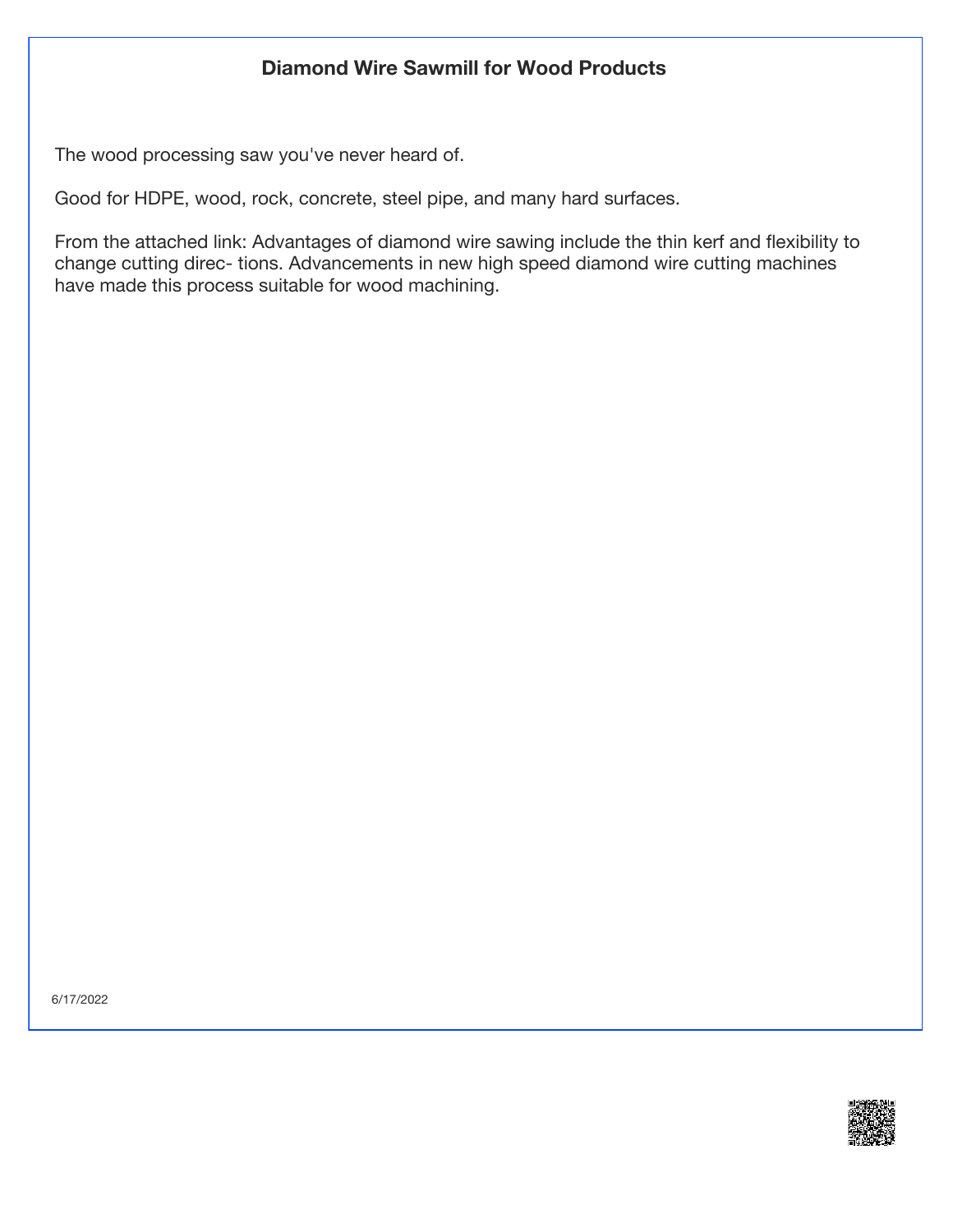#### **Advantages of Diamond Wire Sawing**

A diamond wire saw cuts a smooth surface. The stainless steel wire is crimped with synthetic diamonds which produces a pure cut (similar to a waterjet).

Wire diameter (kerf) can be .10 mm to .70 mm. That's .00393 inches to .027 inches. A typical bandsaw is .104 (6 inch diameter wheel) to .025 inches for a 18 inch wheel. So there is less waste (less sawdust and more production).

Speed of the wire feed rate is adjustable and suggested not to exceed 2.5 meters per second (8.2 feet per second or 492 feet per minute). A typical bandsaw will be 1,000 to 3,000 feet per minute (or 16-50 fpm or 4.88-15 mps). Speed is slower and a wire saw does not require lubrication. However wire does require cleaning fluid.

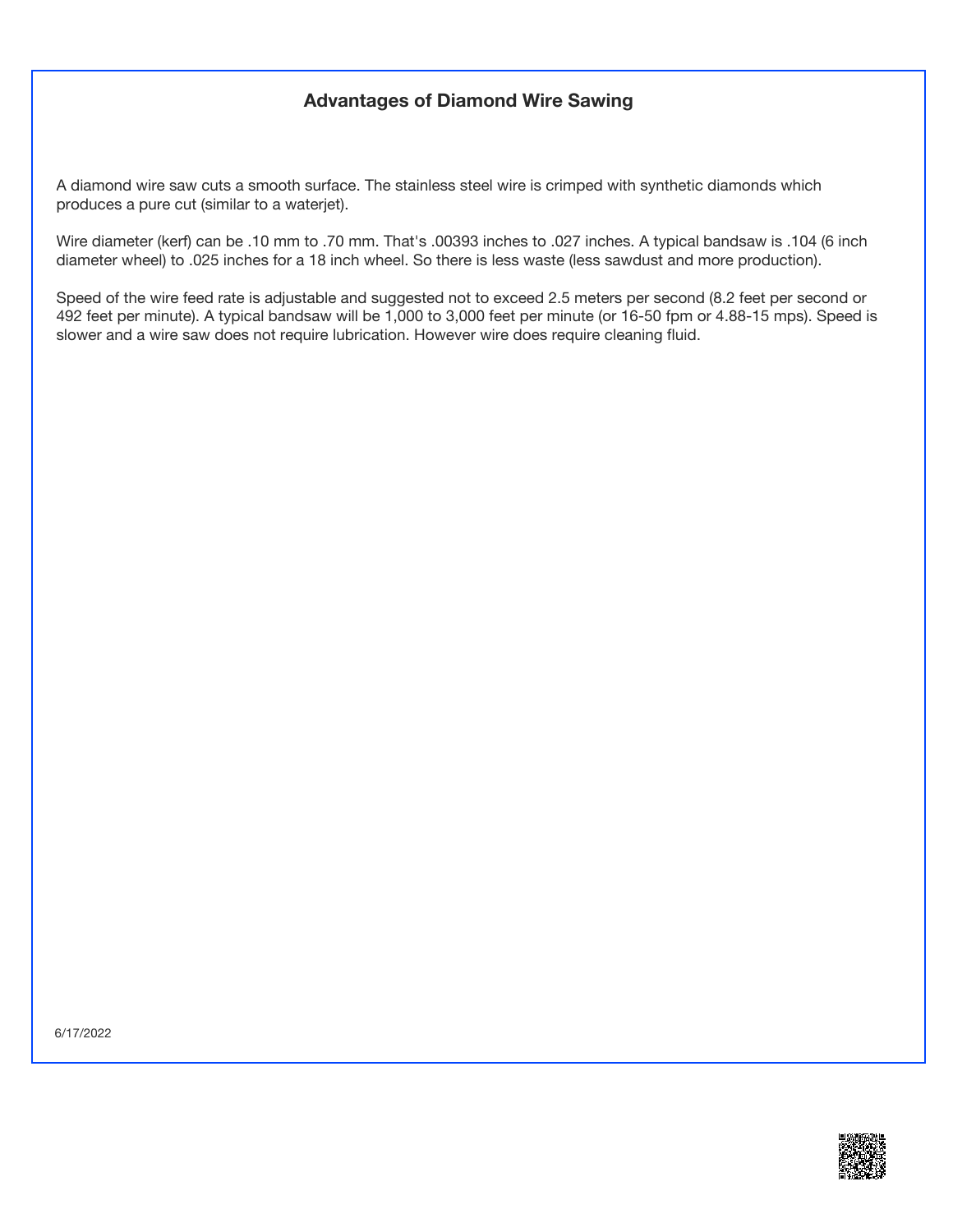### **Effect of Feed Rate**

Effect of feed rate. The faster feed rate in crosscutting of pine and oak in- creased the cutting forces but did not significantly affect the surface roughness.

For loop configuration: Higher feed rate, in general, generated higher cutting forces. This is particularly apparent in results of the net force. Higher feed rate generated higher net force for both pine and oak. On individual force components, higher normal forces were seen at a high feed rate in all cutting conditions. For the tangential force, an obvious ex- ception was the ripcut of pine. A lower- ing trend of tangential force was ob- served from a high (2 mm/sec.) feed rate. An extended test of the ripcut of pine with feed rates from 2.5 to 4 mm/ sec. was conducted to investigate tangential force at high feed rates. Results of the cutting force and surface roughness across a feed rate from 0.5 to 4 mm/sec. are shown in Figure 9. The lowering trend of tangential force stopped at 2 mm/sec. The specific tangential force, in general, remained in the 0.85 to 0.9 N/mm/mm range. Across thewide range of feed rates, the normal force continued to increase at higher feed rates. The net force, which combined the effects on normal and tangential forces, increased at high feed rates. Surface roughnessre- mained in the 2 to 3 μm Ra range, regardless of the feed rate.

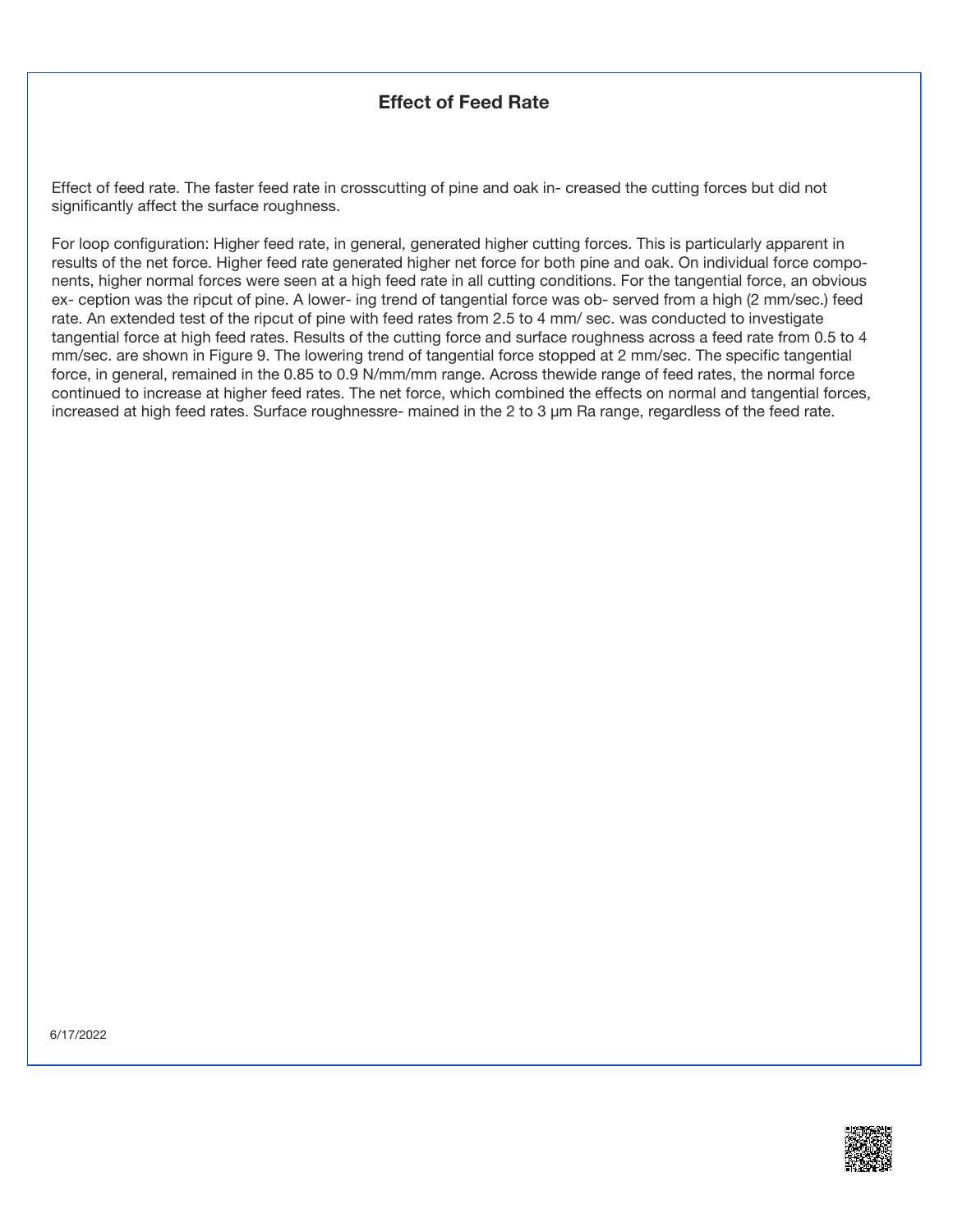## **Effect of Type of Wood**

Effect of the type of wood. No distinguishing difference existed on the level of forces and surface roughness in oscillatory diamond wire saw cutting of pine and oak samples.

For looped saw configuration, The oak exhibited slightly higher cutting forces, particularly at high feed rate cutting. Such a distinct high cutting force for oak, which likely was caused by the wire speed effect, was not obvious in the oscillatory wire cutting. For oak and pine, the surface roughness was about the same at low feed rate. As the feed rate increased, the surface roughness for pine remained at the same, 1 to 2 μm Ra range. The force ratio (FN/FT) showed distinctly different levels for oak and pine. Oak had a lower FN/FT ratio.

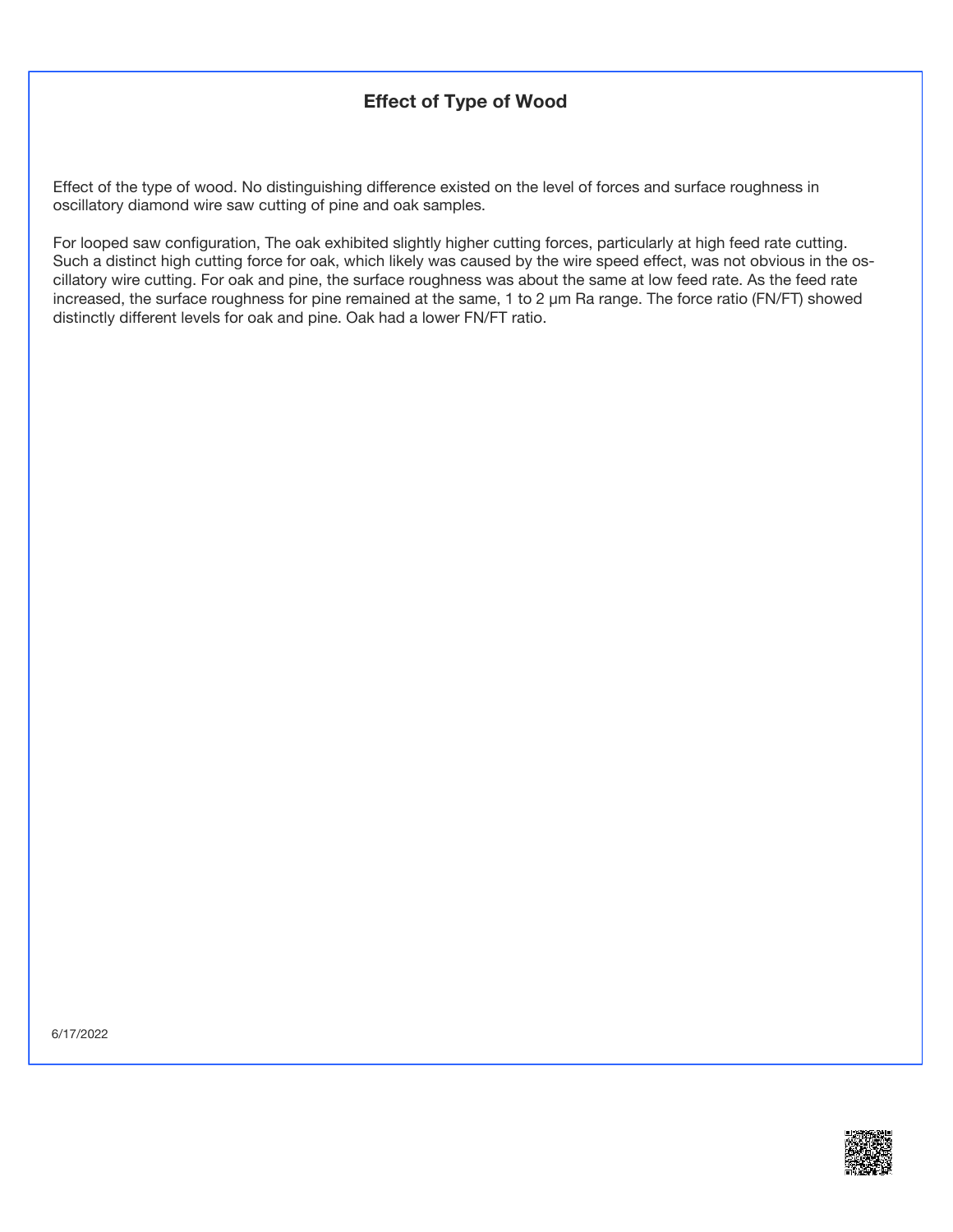#### **Effect of Cutting Direction**

Effect of cutting direction. The ripcut, in general, had higher cutting forces in both net force and normal and tangential cutting forces. The surface roughness, under various process parameters and for different types of wood, remained at about 3 μm Ra.

For looped configuration: For pine, the ripcuts generated distinctly higher tangential force and about the same level of normal force compared to that of crosscut. For oak, the ripcut had higher tangential force and, in general, lower normal force at a high feed rate. This phenomenon was also observed in the net force.

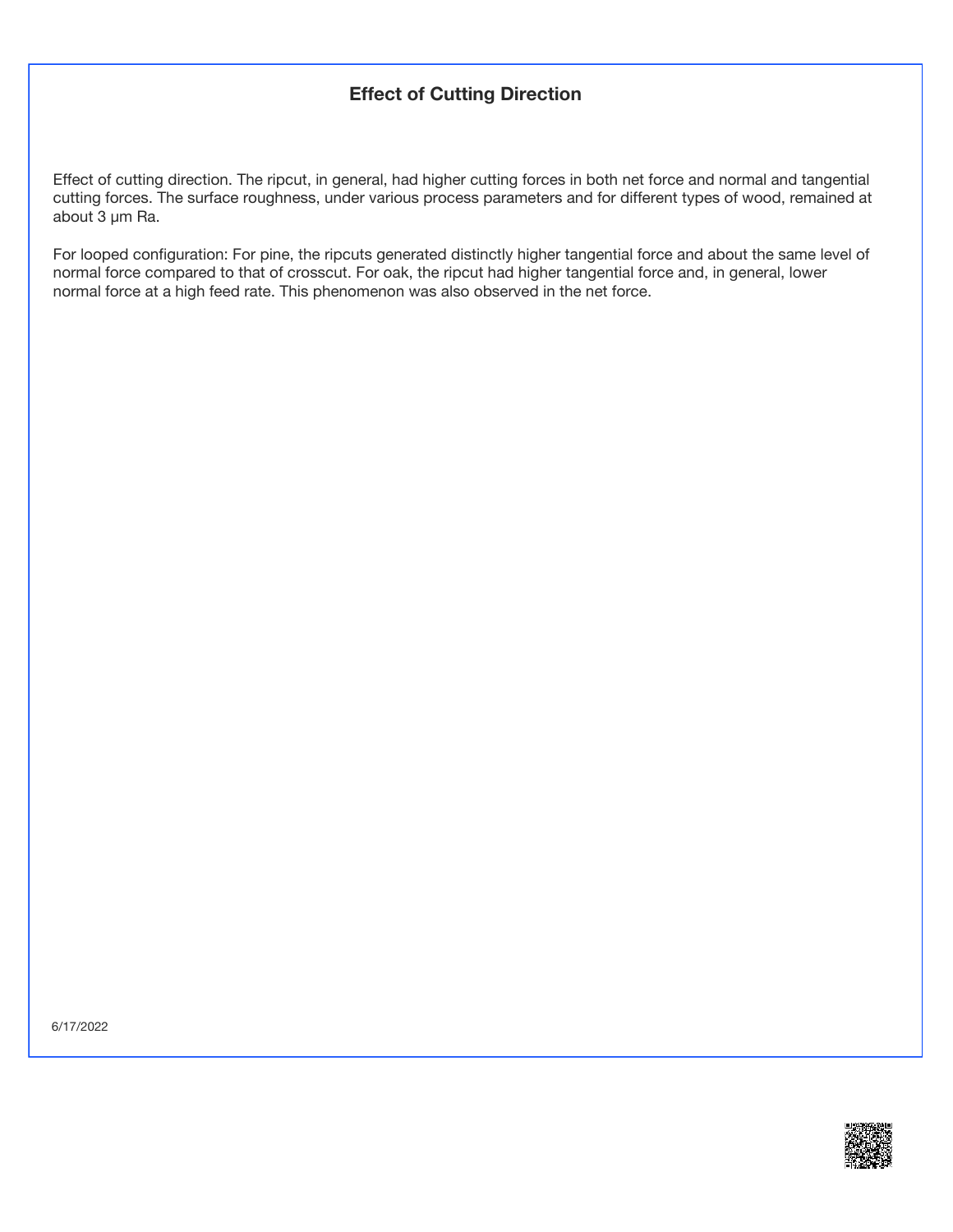### **Effect of using Coolant**

The coolant did not affect the tangential force significantly. It did, however, help to reduce the normal force by about 30 to 50 percent, particularly at the high feed rates (1.5 and 2 mm/sec.). The addition of coolant did not provide much help to reduce the cutting force at the low feed speed (0.5 mm/sec.). With coolant, the surface roughness increased for pine but decreased for oak. The reason for such an opposite trend, which may be caused by different material characteristics of pine and oak, is not known and requires further study.

In comparison, an oak sample surface was cut with a band saw for mutual comparison. The surface roughness was high, about 9.6 μm Ra. It was also noted that all diamond wire cut surfaces had the glazed texture.

Note: Compared to a bandsaw, the wire cut surface most likely does not require additional processing for sale.

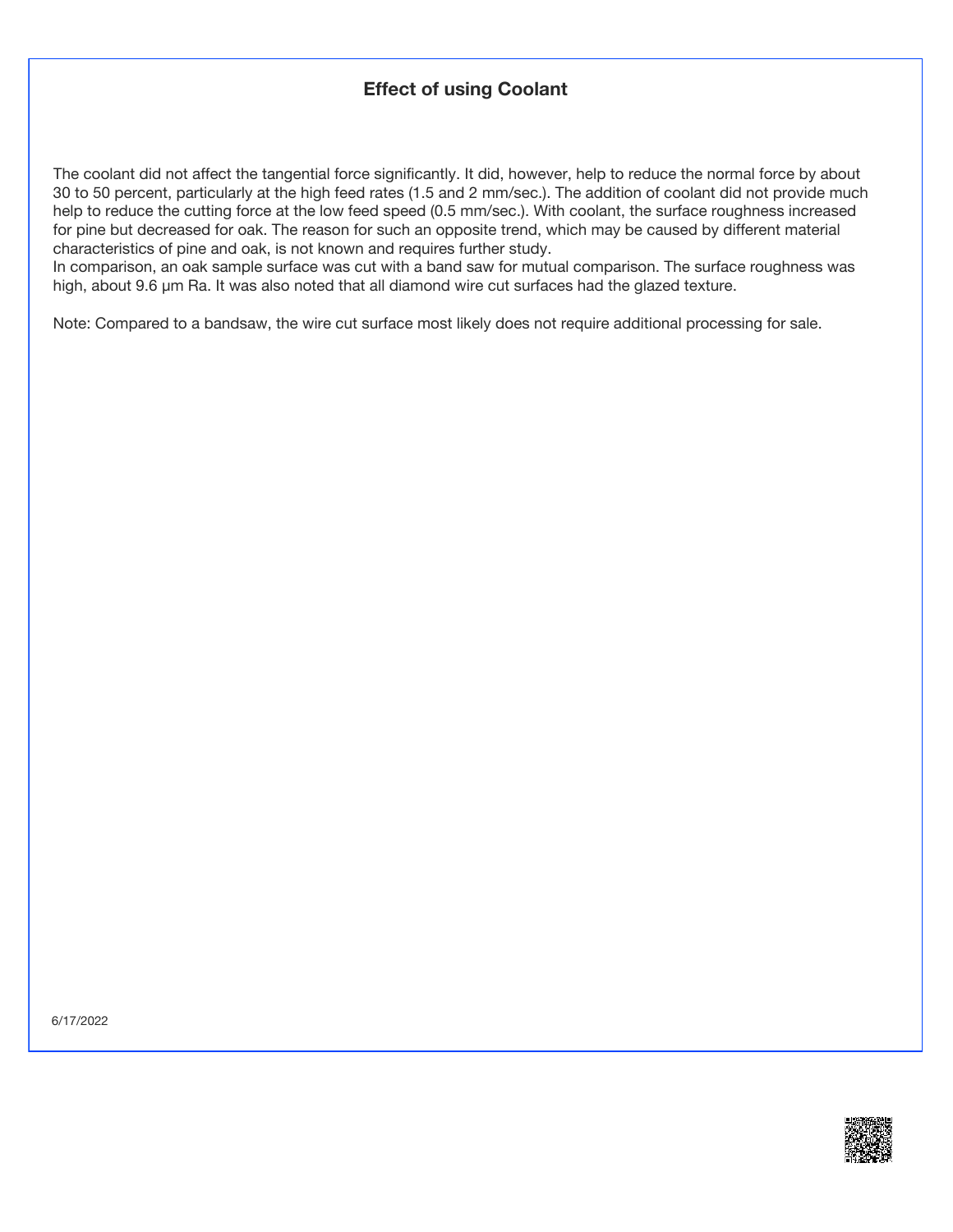#### **Comparison to Laser Cutting**

Diamond wire sawing is the most flexible cutting method in the field of quality assurance for component and material analysis. Thinnest cut-offs between 0.08 and 0.5 mm are possible. Due to the gentle cut, there is no significant heat input, so that even temperature-sensitive parts such as rubber can be cut. Both wet and dry cutting is possible. The cut-offs are usually precise, even and smooth. The cut edges are sharp-edged, without bridging. When cutting composite materials, there is no smearing between the different materials. Cutting heights of up to 375 mm are no problem. A disadvantage could be the cutting time due to the low feed rate, but this is less important in laboratories.

Laser cutting has become an indispensable part of industrial cutting technology. This process is used to cut components out of sheet materials. The cutting gap width of this cutting process is extremely small at 0.04 mm. The advantage is that two-dimensional contours can be easily created with the aid of a CNC-controlled laser head. However, the process is very slow due to its low feed rate and the acquisition costs of a laser machine are very high. The emission of irritant gases and dust must be taken into account. In addition, the thermal energy introduced alters the structure of the surface layer of the workpieces and is therefore unsuitable for metallographic analyses.

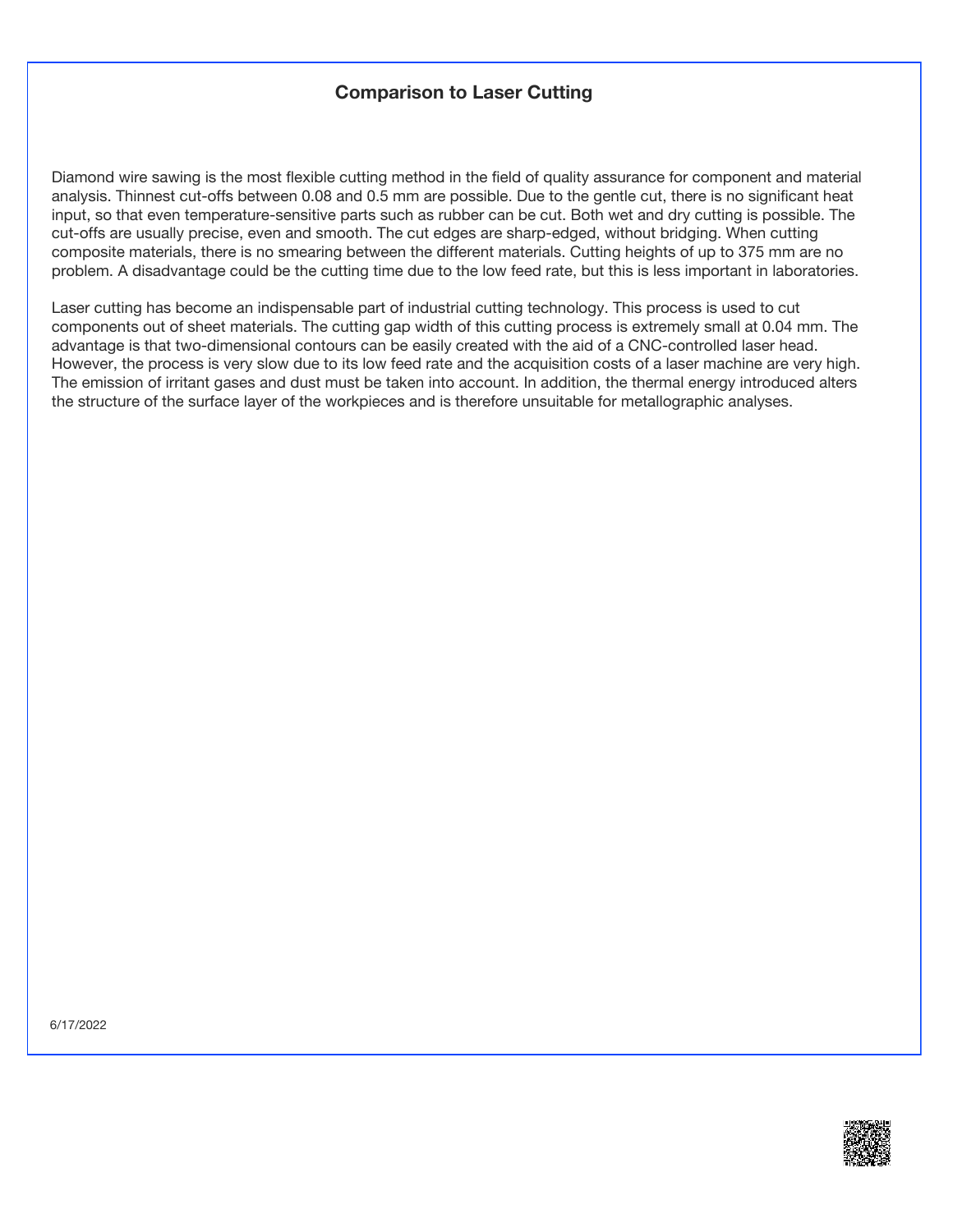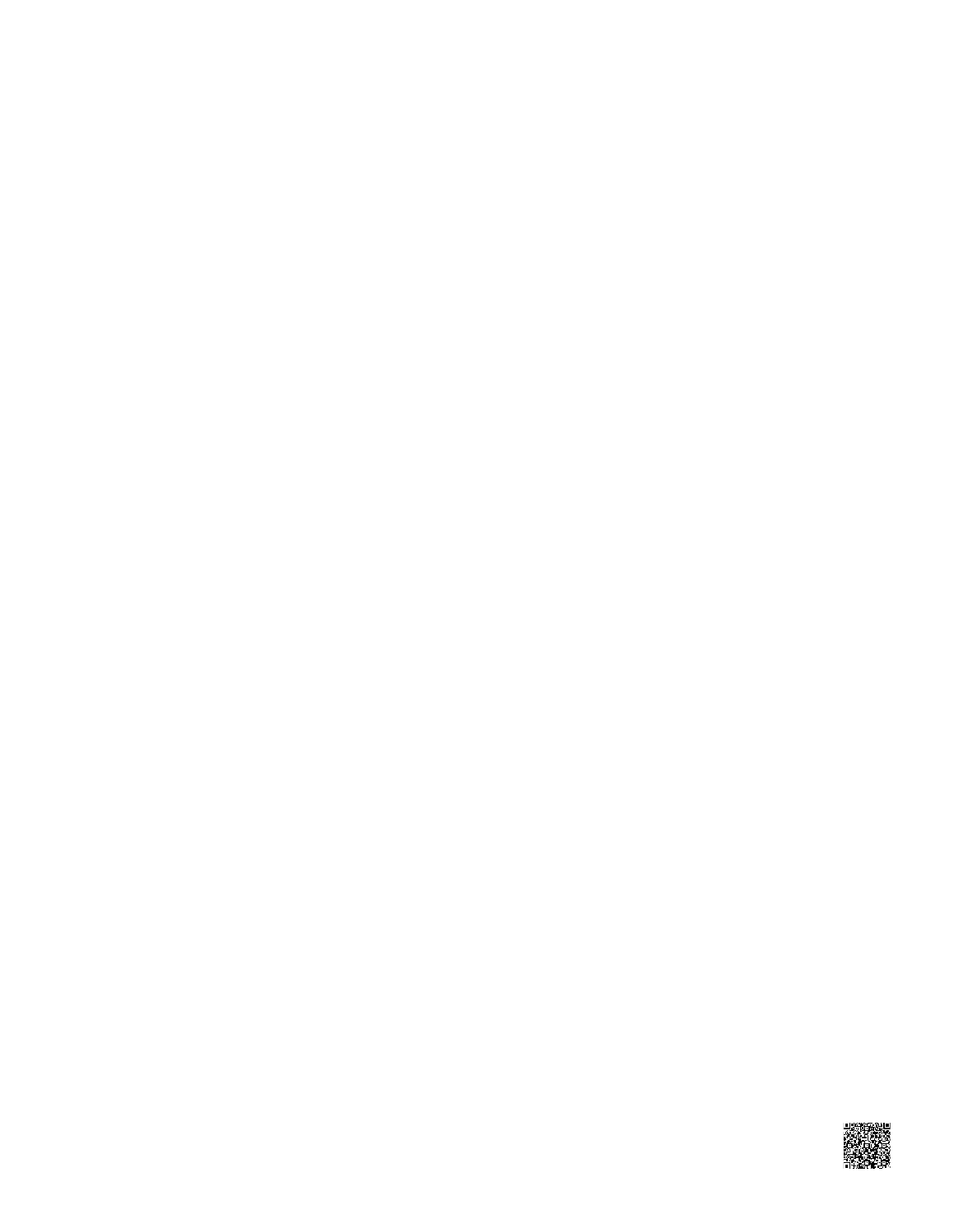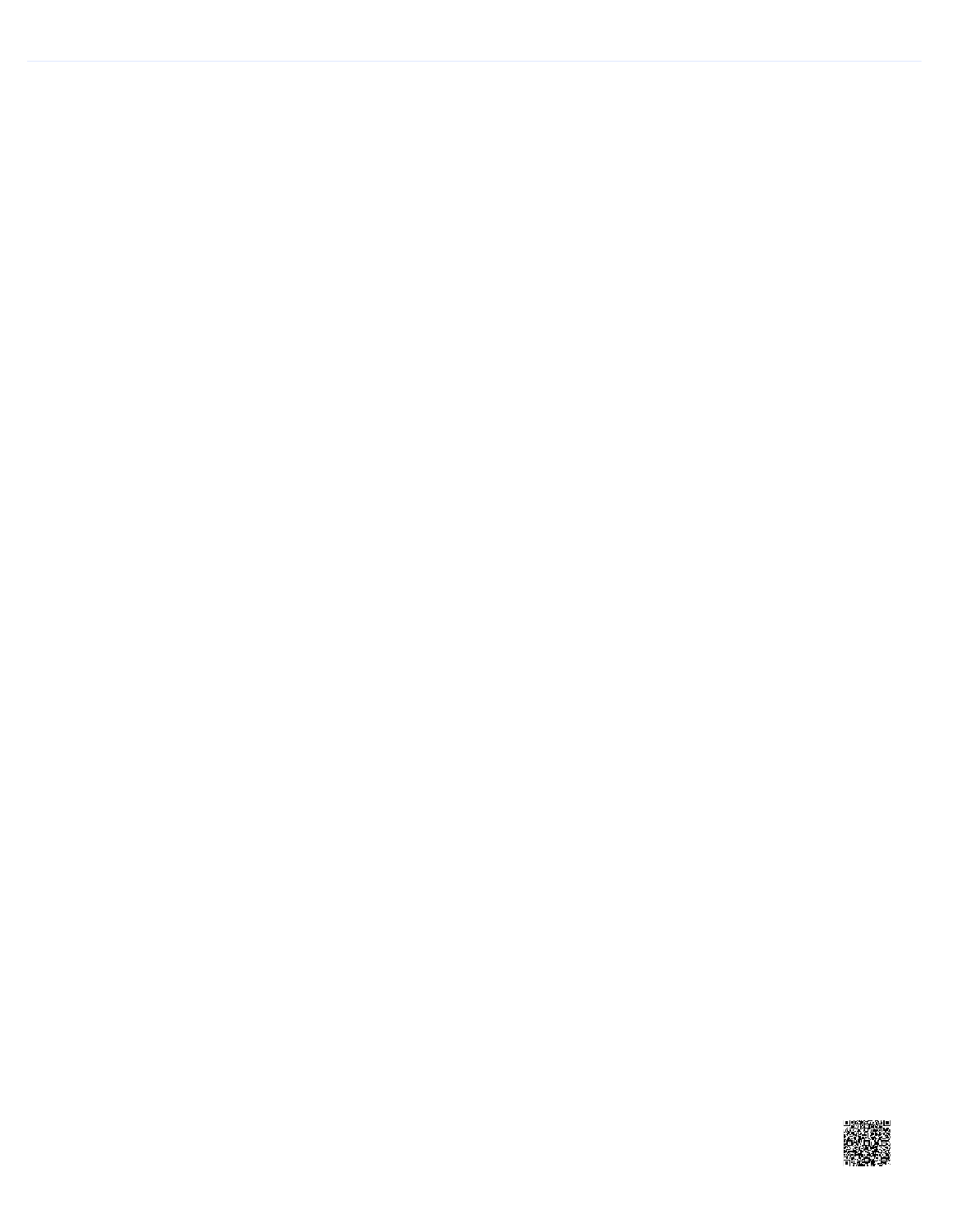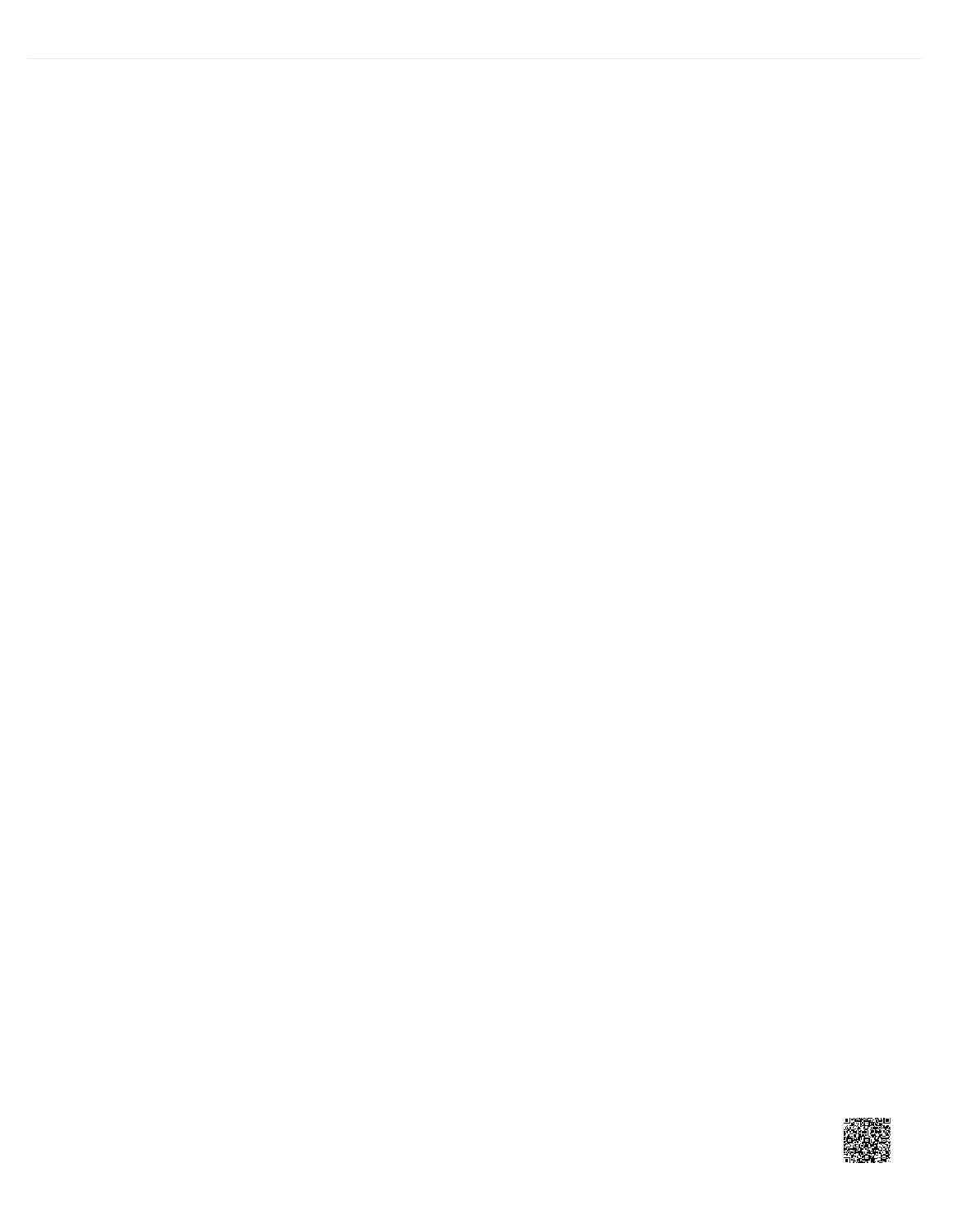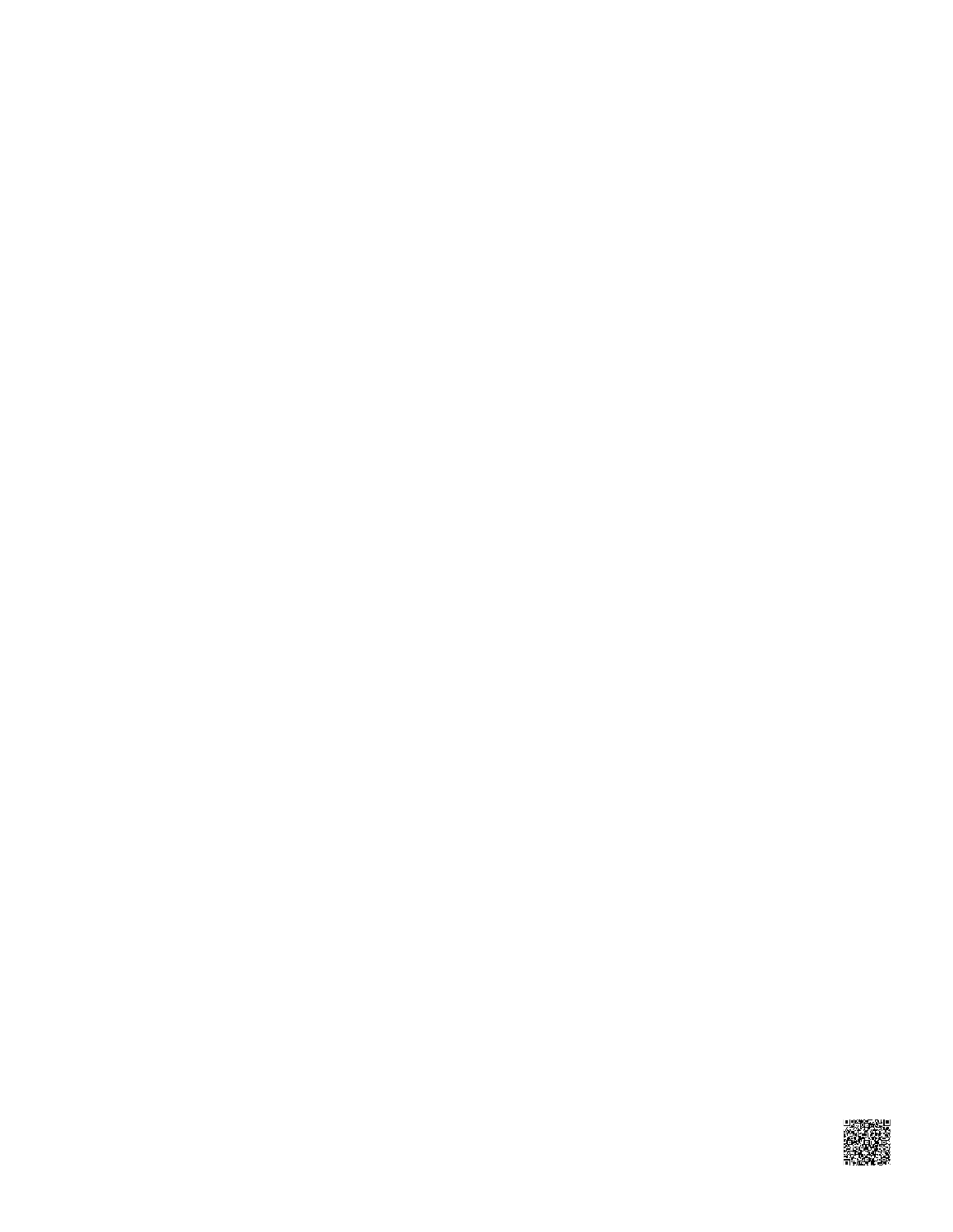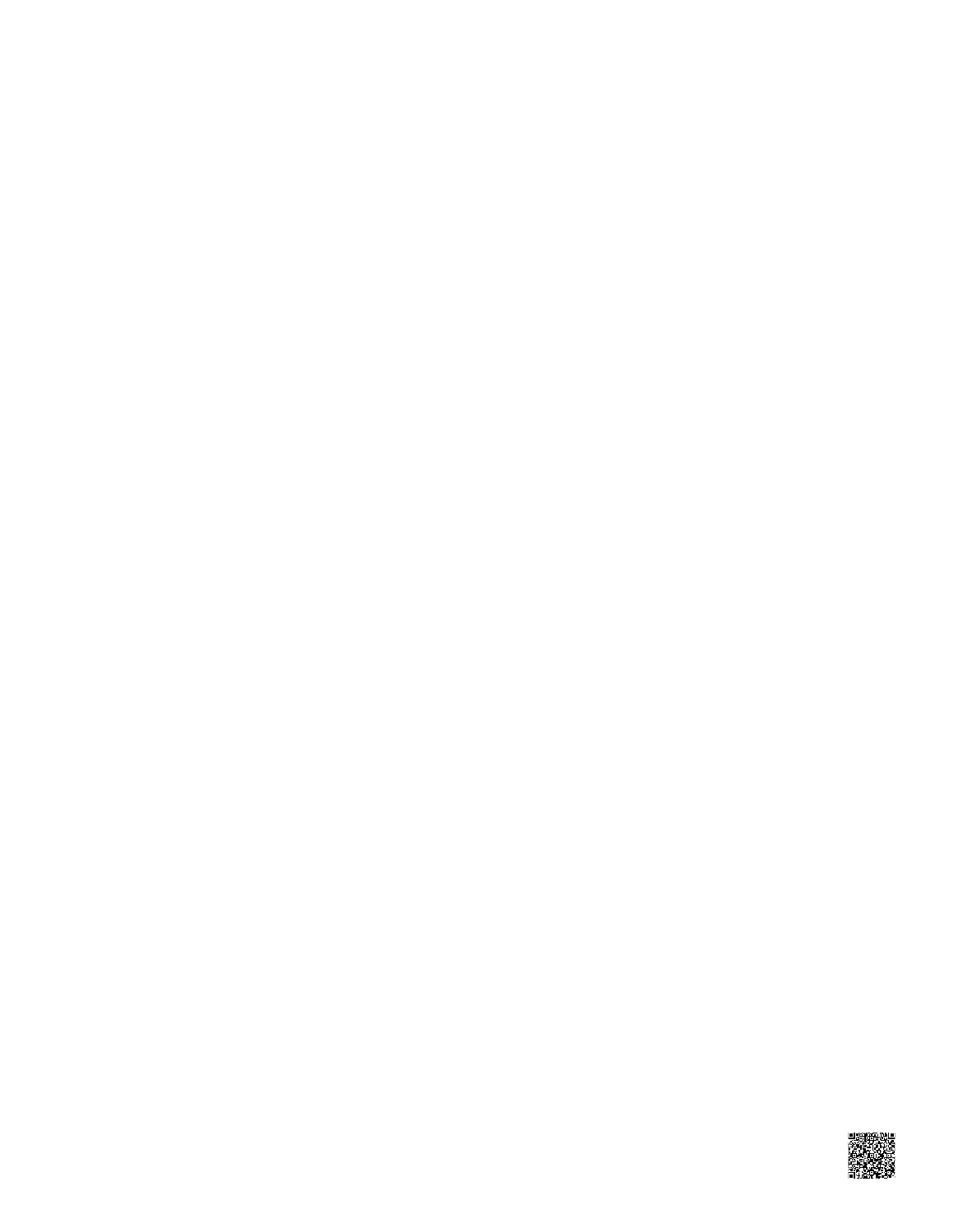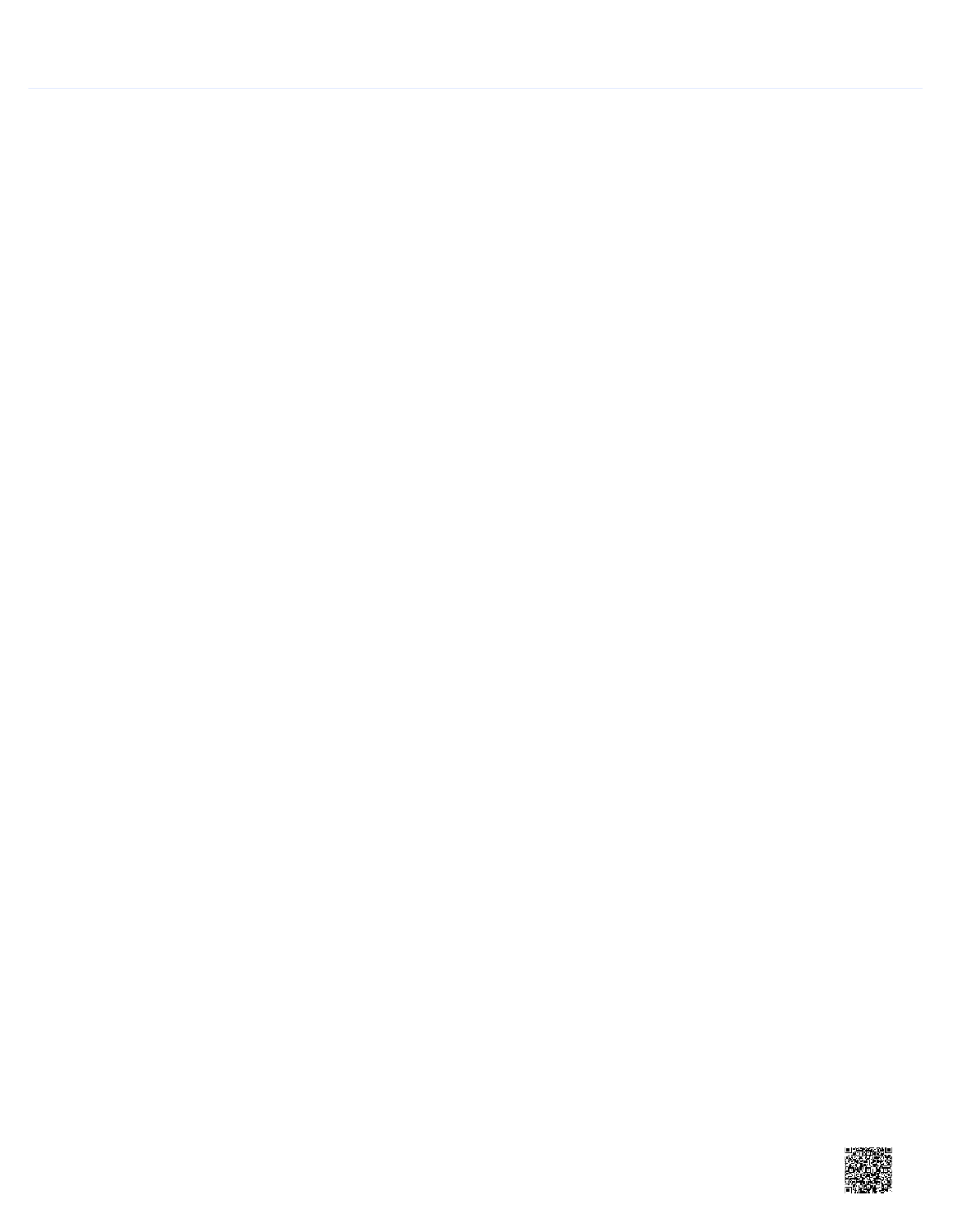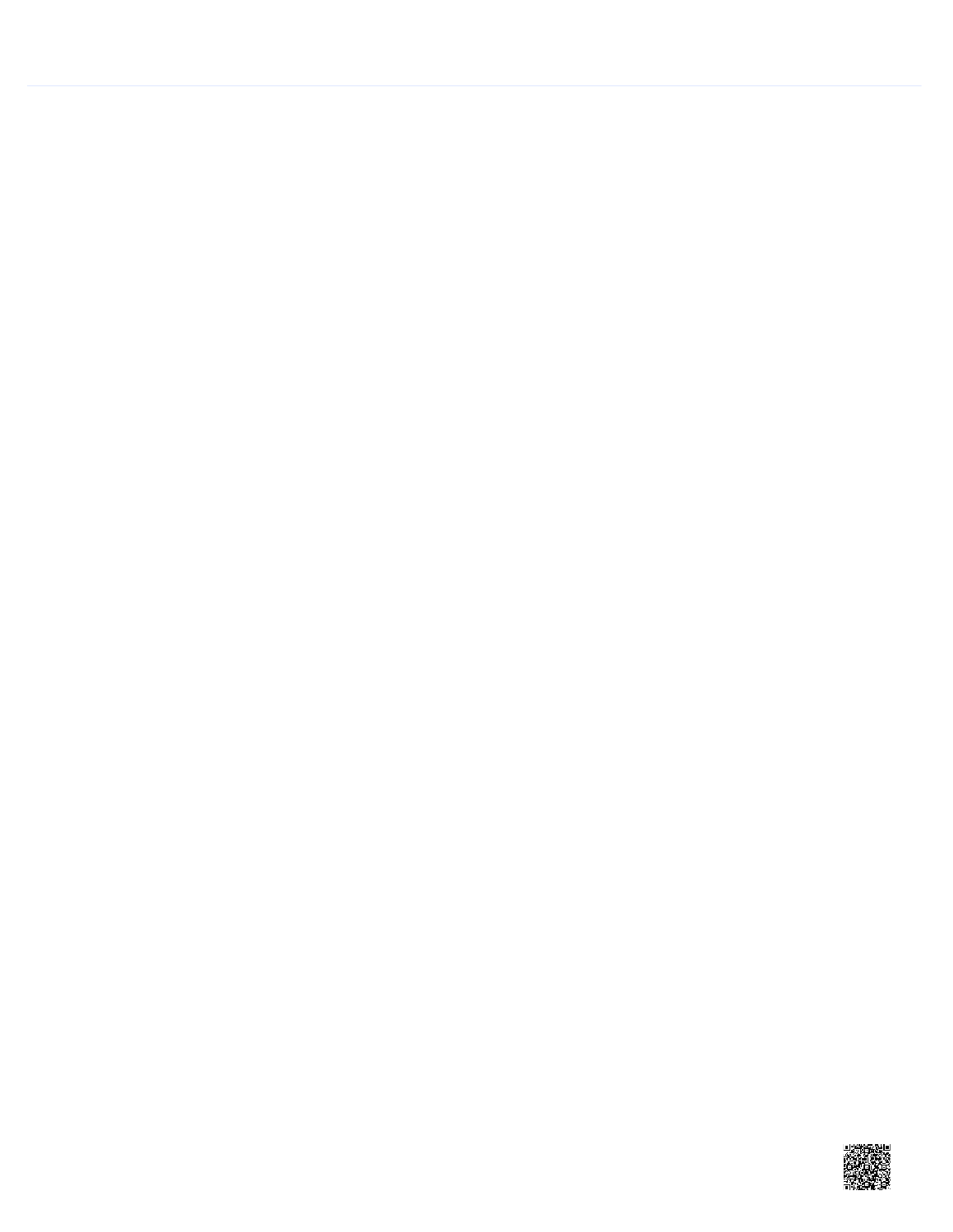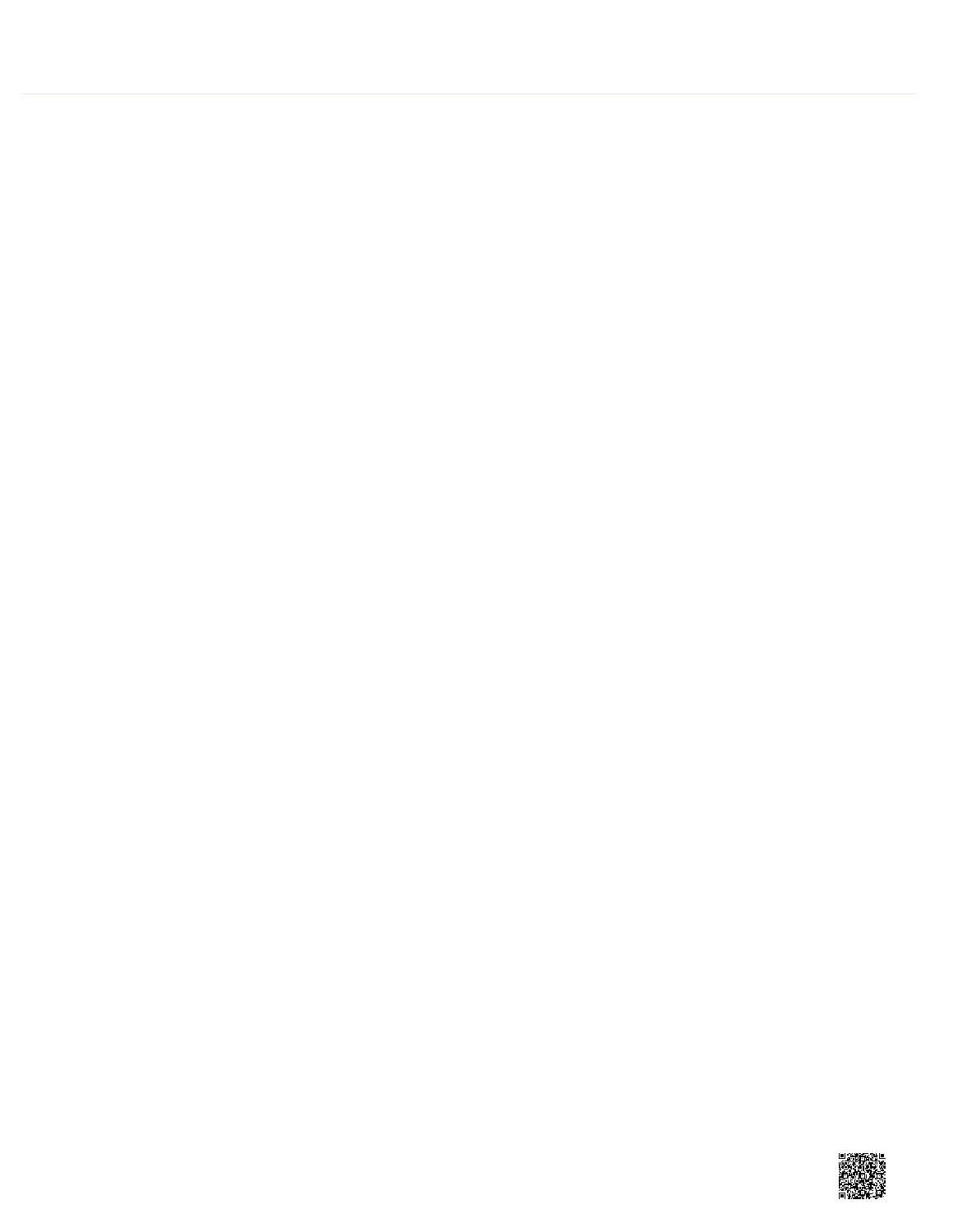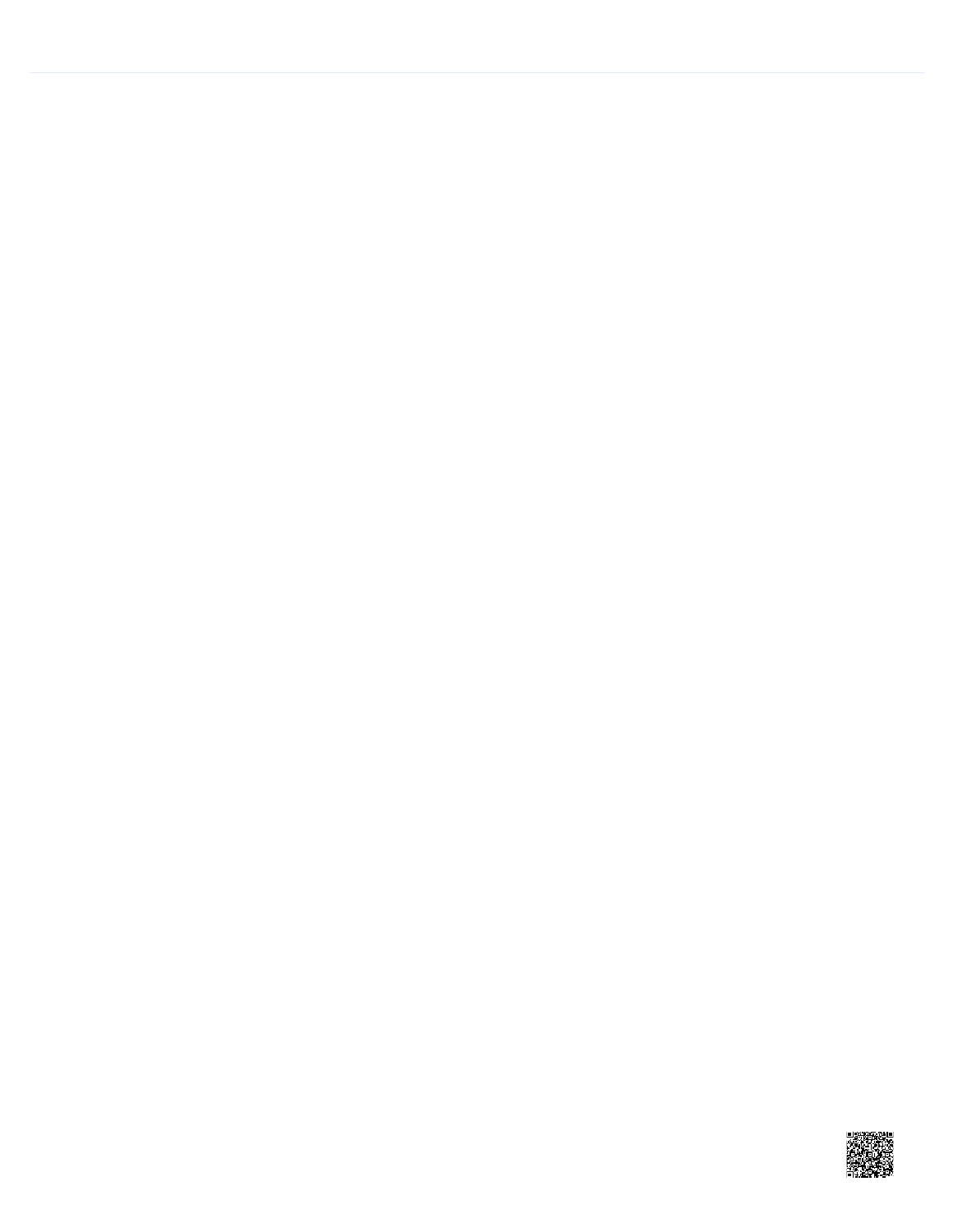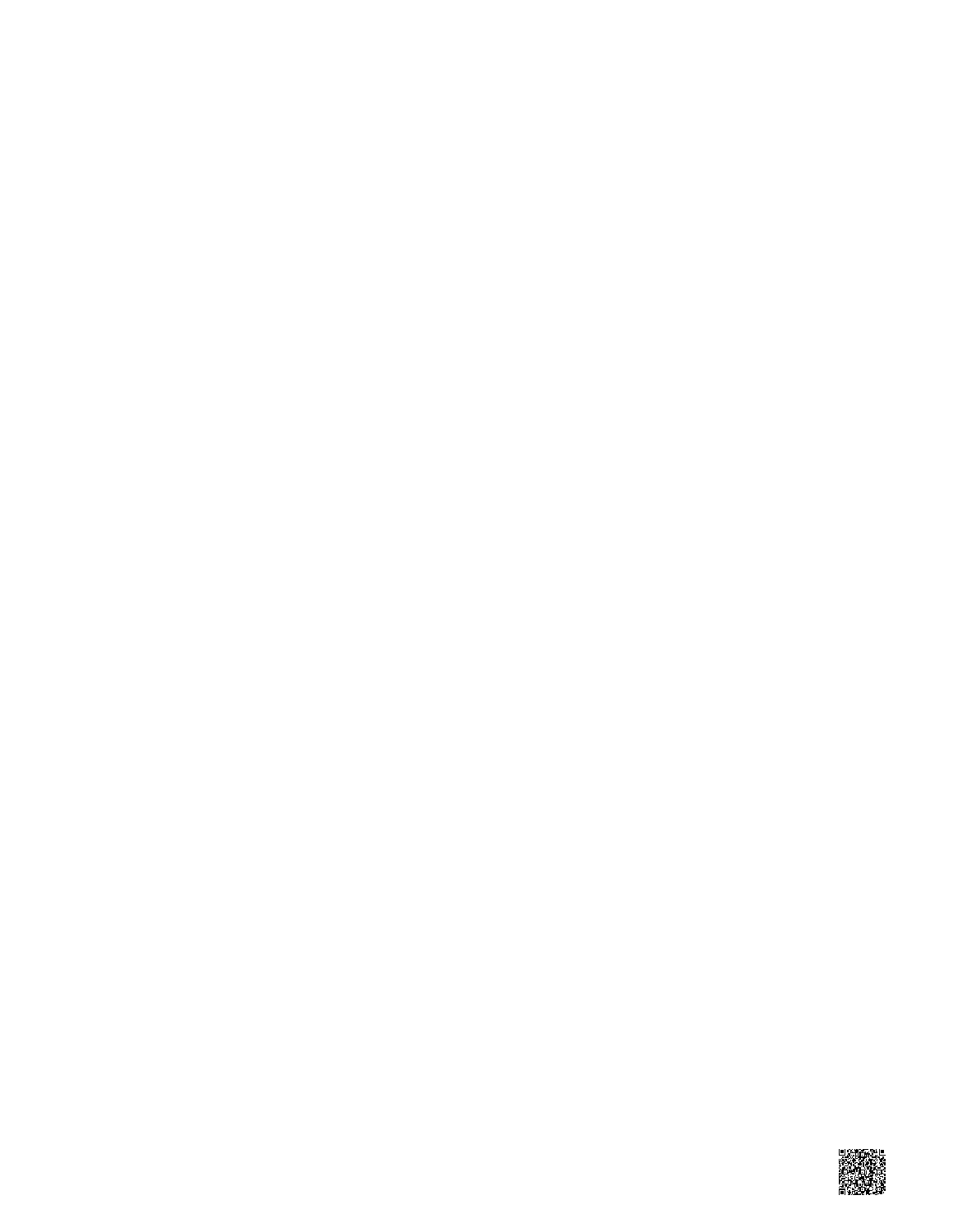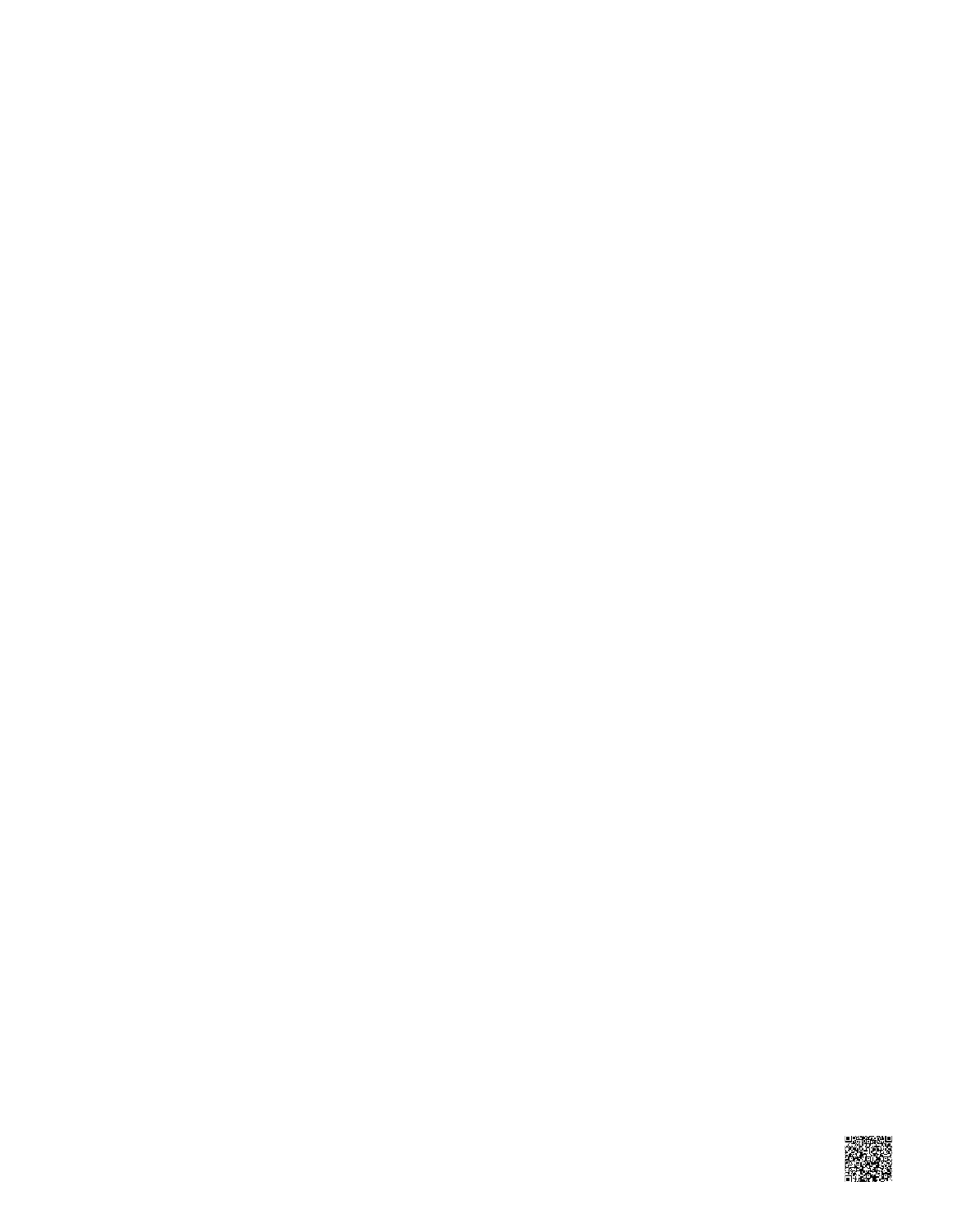